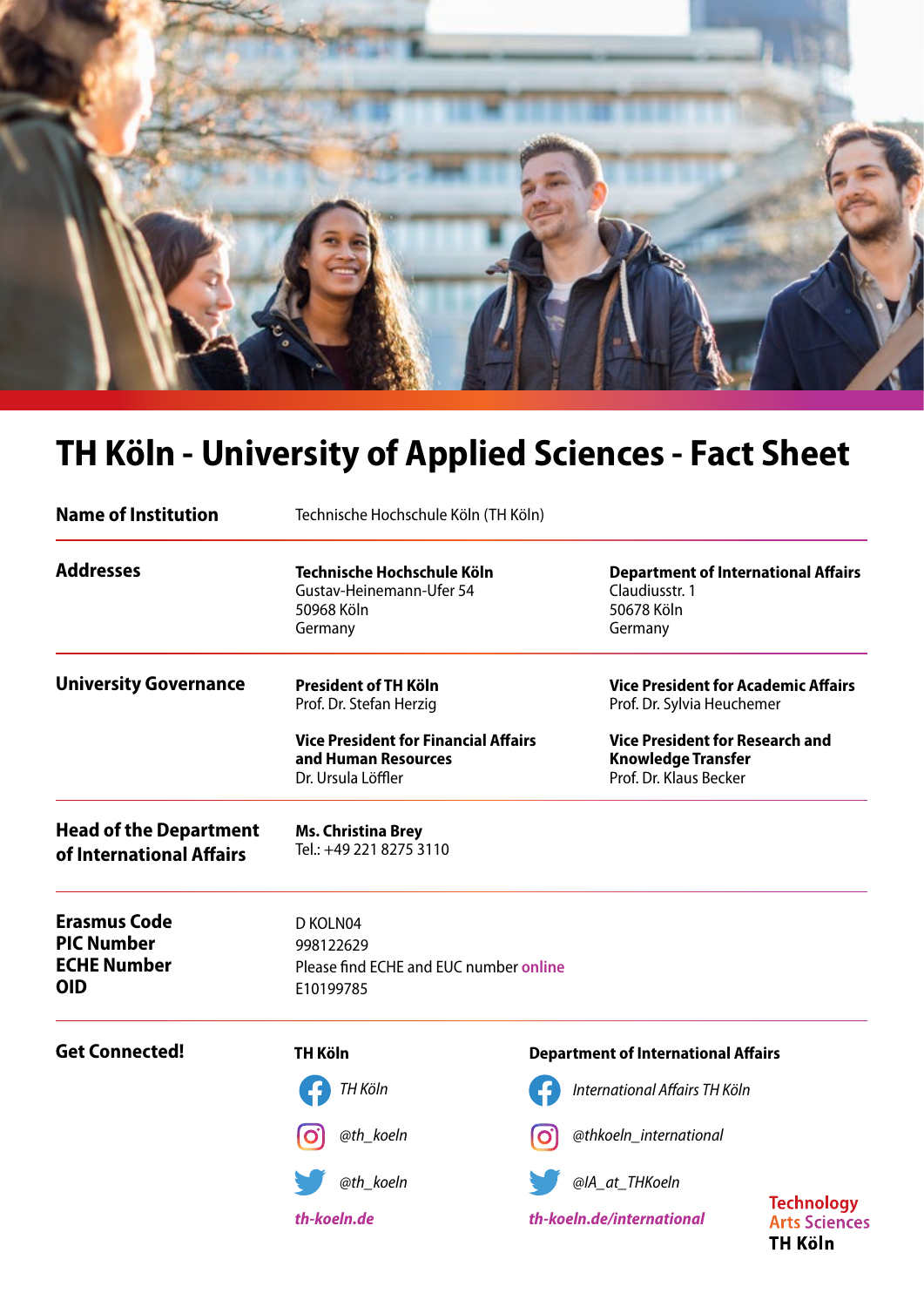

## **We're here for you!**

The Department of International Affairs is made up of:

#### **Director**

**Ms. Christina Brey**

#### **Strategic Projects**

Ms. Julia Schneider

#### **Information Desk and Office Management** Ms. Katarzyna Szemlet

**Finances and Delegations** Ms. Stefanie Witzoreck

#### **International Mobility**

#### **Mr. Jan Müller**

Ms. Jennifer Hartmann Ms. Alice Herma Ms. Janina Knöll Mr. Christian Riechel Mr. Jörg Schmitz-Michiels

#### **International Degree-Seeking Students**

#### **Mr. Stephan Herma**

Ms. Larissa Busch Ms. Christina Düring Ms. Lis Dagny Ohlsen Ms. Elin Petersson Ms. Kristina Plaga Ms. Kathrin Sturmhöfel

#### **International Scholar Services**

Ms. Martina Brüderle

We look forward to helping you navigate your stay at our university. Find out more on the following pages about our roles and how we can help you. **Technology Arts Sciences TH Köln**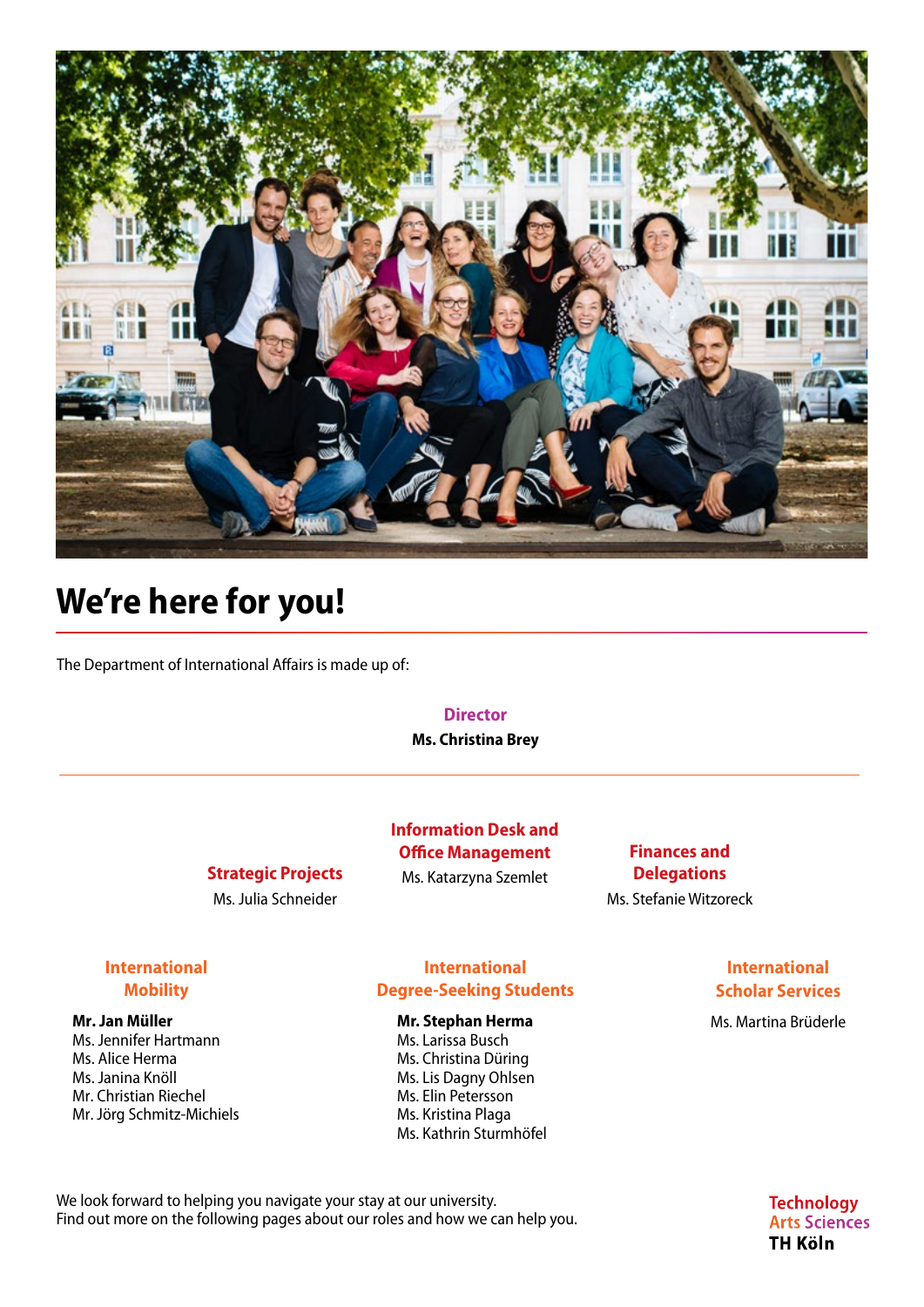## **International Mobility Division - Erasmus and Overseas**

| <b>Deadline for Sending</b><br><b>Student Nomination</b> | <b>Winter Semester</b><br>Nomination deadline: April 15th<br>Application deadline: May 1st                                                                                                                                                                                                                                                                                                                                                                                                                                                                                                                                                                                                                               | <b>Summer Semester</b><br>Nomination deadline: October 15 <sup>th</sup><br>Application deadline: November 1st                                                                                                                                                                                                                                                                                                                                                                                                                                                                                                                                                |  |  |
|----------------------------------------------------------|--------------------------------------------------------------------------------------------------------------------------------------------------------------------------------------------------------------------------------------------------------------------------------------------------------------------------------------------------------------------------------------------------------------------------------------------------------------------------------------------------------------------------------------------------------------------------------------------------------------------------------------------------------------------------------------------------------------------------|--------------------------------------------------------------------------------------------------------------------------------------------------------------------------------------------------------------------------------------------------------------------------------------------------------------------------------------------------------------------------------------------------------------------------------------------------------------------------------------------------------------------------------------------------------------------------------------------------------------------------------------------------------------|--|--|
|                                                          | Please nominate your students in our Mobility Online platform.<br>For questions regarding the online nomination, please contact: mobility@th-koeln.de                                                                                                                                                                                                                                                                                                                                                                                                                                                                                                                                                                    |                                                                                                                                                                                                                                                                                                                                                                                                                                                                                                                                                                                                                                                              |  |  |
| Language Requirements                                    | Although some classes are held in English, most classes are in German. We therefore<br>recommend you have a B1 proficiency in German for the majority of our programs.<br>We ask students to upload their language certificate on our mobility platform.<br>A list with programs that are completely taught in English, can be found here.                                                                                                                                                                                                                                                                                                                                                                               |                                                                                                                                                                                                                                                                                                                                                                                                                                                                                                                                                                                                                                                              |  |  |
| <b>Semester Dates</b>                                    | Winter Semester: officially from September 1 <sup>st</sup> to February 28 <sup>th</sup><br>Summer Semester: officially from March 1st to August 31st<br>Please see the academic calendar following this link.                                                                                                                                                                                                                                                                                                                                                                                                                                                                                                            |                                                                                                                                                                                                                                                                                                                                                                                                                                                                                                                                                                                                                                                              |  |  |
| <b>Info for Incoming Students</b>                        | Detailed information can be found here.                                                                                                                                                                                                                                                                                                                                                                                                                                                                                                                                                                                                                                                                                  |                                                                                                                                                                                                                                                                                                                                                                                                                                                                                                                                                                                                                                                              |  |  |
| <b>Contacts</b>                                          | Mr. Jan Müller<br>• Head of International Mobility Division<br>• Student Mobility and Cooperation<br>Agreements Asia, Australia and New<br>Zealand<br>• Staff Mobility<br>Tel.: +49 221 8275 3211<br>Email: jan.mueller@th-koeln.de<br><b>Ms. Jennifer Hartmann</b><br>• Incoming Exchange Student<br>Coordinator<br>• Administrative Contact Person for<br>International Students During the<br>Mobility<br>• EWP Contact Person<br>Tel.: +49 221 8275 5157<br>Email: jennifer.hartmann@th-koeln.de<br><b>Ms. Alice Herma</b><br>• Erasmus Mobility Coordinator for<br><b>Outgoing Internships</b><br>• Contact Person for International<br>Incoming Interns<br>Tel:+49 221 8275 3775<br>Email: alice.herma@th-koeln.de | Ms. Janina Knöll<br>• Erasmus Institutional Coordinator<br>• Incomings (Erasmus) Nominations<br>• Erasmus Inter-Institutional-Agreements<br>• EWP Contact Person<br>Tel:+ 49 221 8275 3098<br>Email: janina.knoell@th-koeln.de<br><b>Mr. Christian Riechel</b><br>• Erasmus International Credit Mobility<br>Coordinator (ICM/KA 171)<br>Tel: +49 221 8275 3840<br>Email: christian.riechel@th-koeln.de<br>Mr. Jörg Schmitz-Michiels<br><b>Student Mobility and Cooperation</b><br><b>Agreements Africa and the Americas</b><br>• Study and Internships in non-European<br>Countries<br>Tel.: +49 221 8275 3234<br>Email: joerg.schmitz-michiels@th-koeln.de |  |  |

**Faculty Contacts** Can be found in the left column of [this website](https://www.th-koeln.de/en/international_office/information-for-exchange-students_55834.php) for each faculty.

**Technology Arts Sciences TH Köln**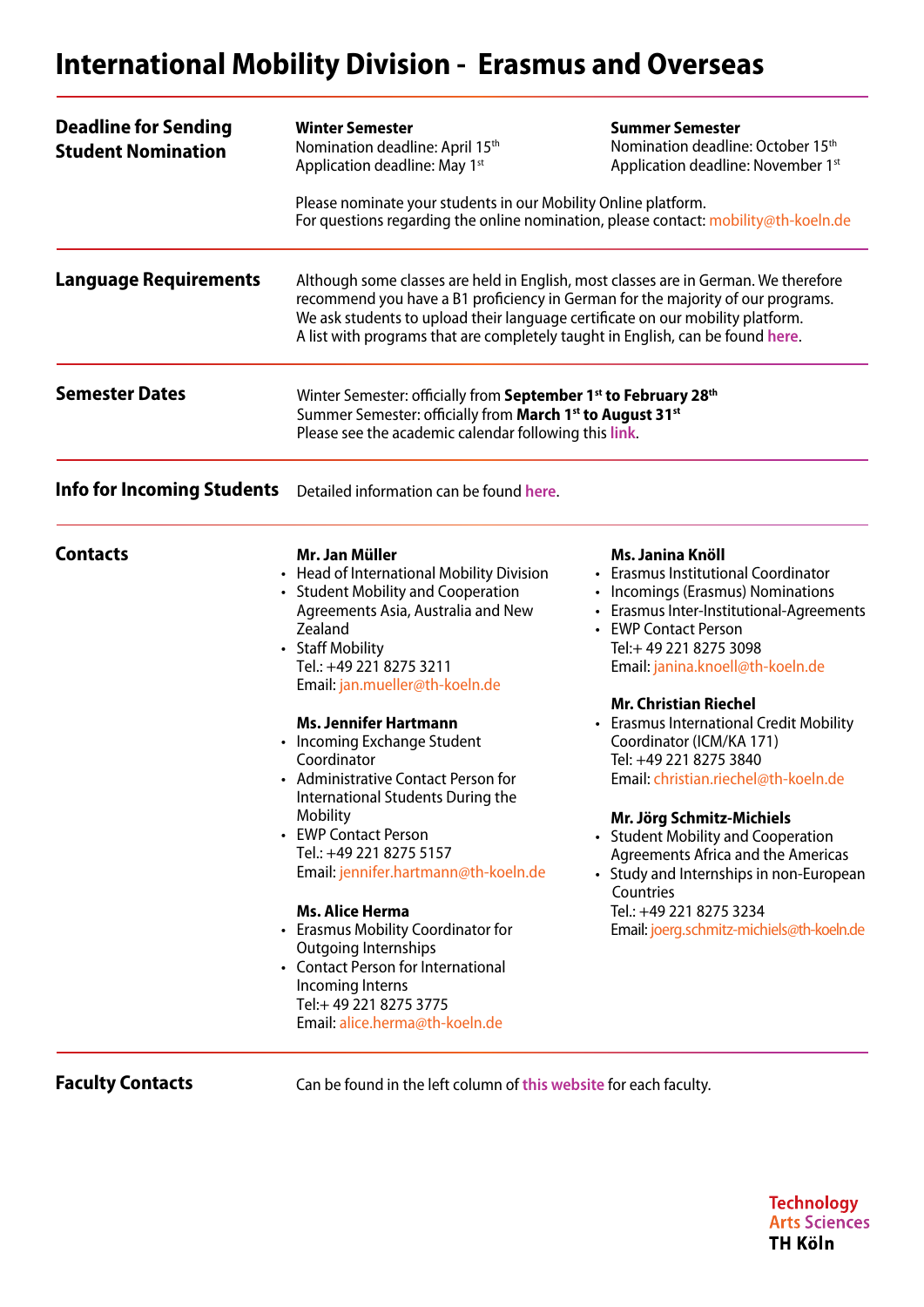### **Exchange Student Timeline**



[\\* If you have any questions, please contact](mailto:incomings-exchange%40th-koeln.de?subject=) *incomings-exchange@th-koeln.de*